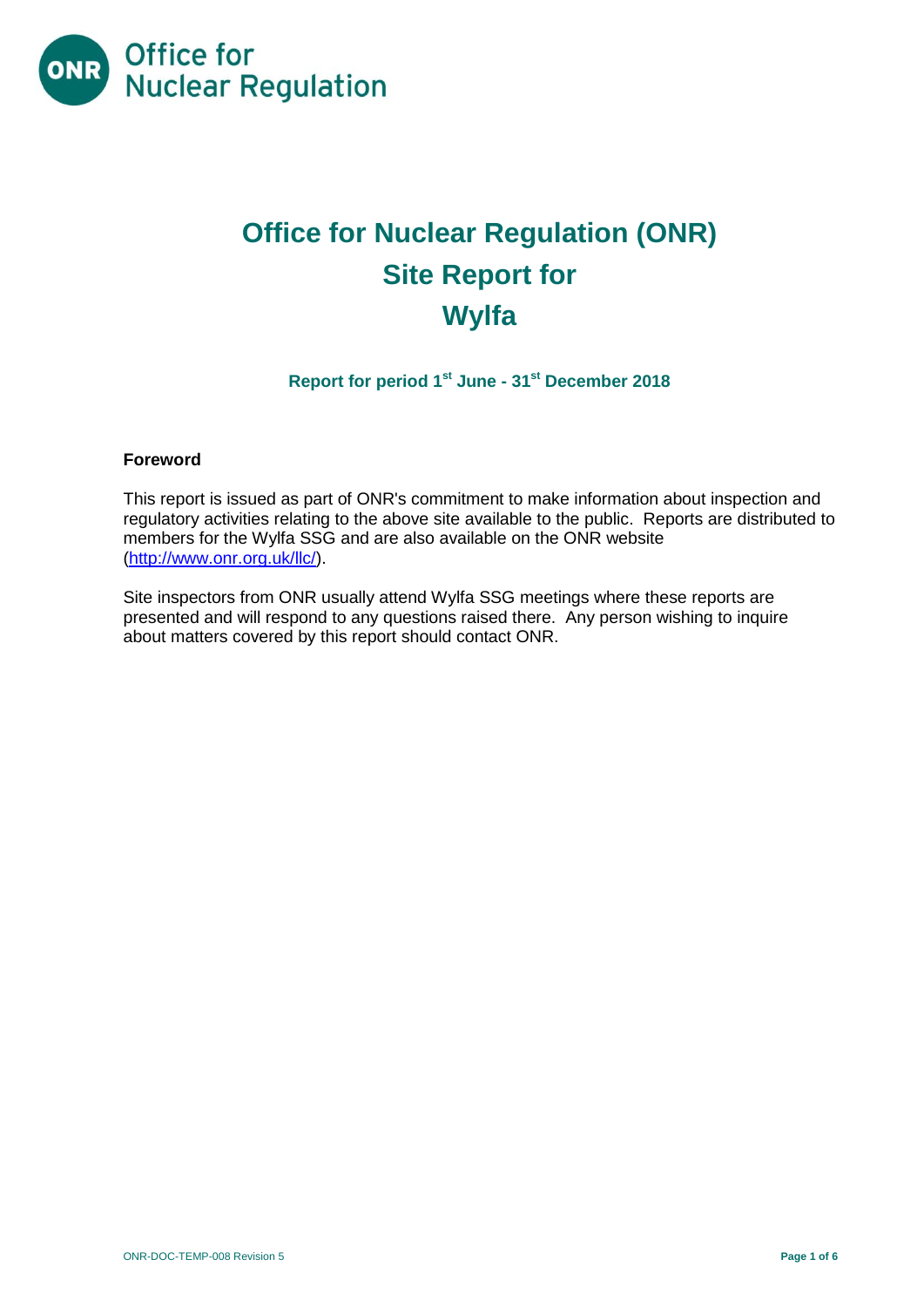# **TABLE OF CONTENTS**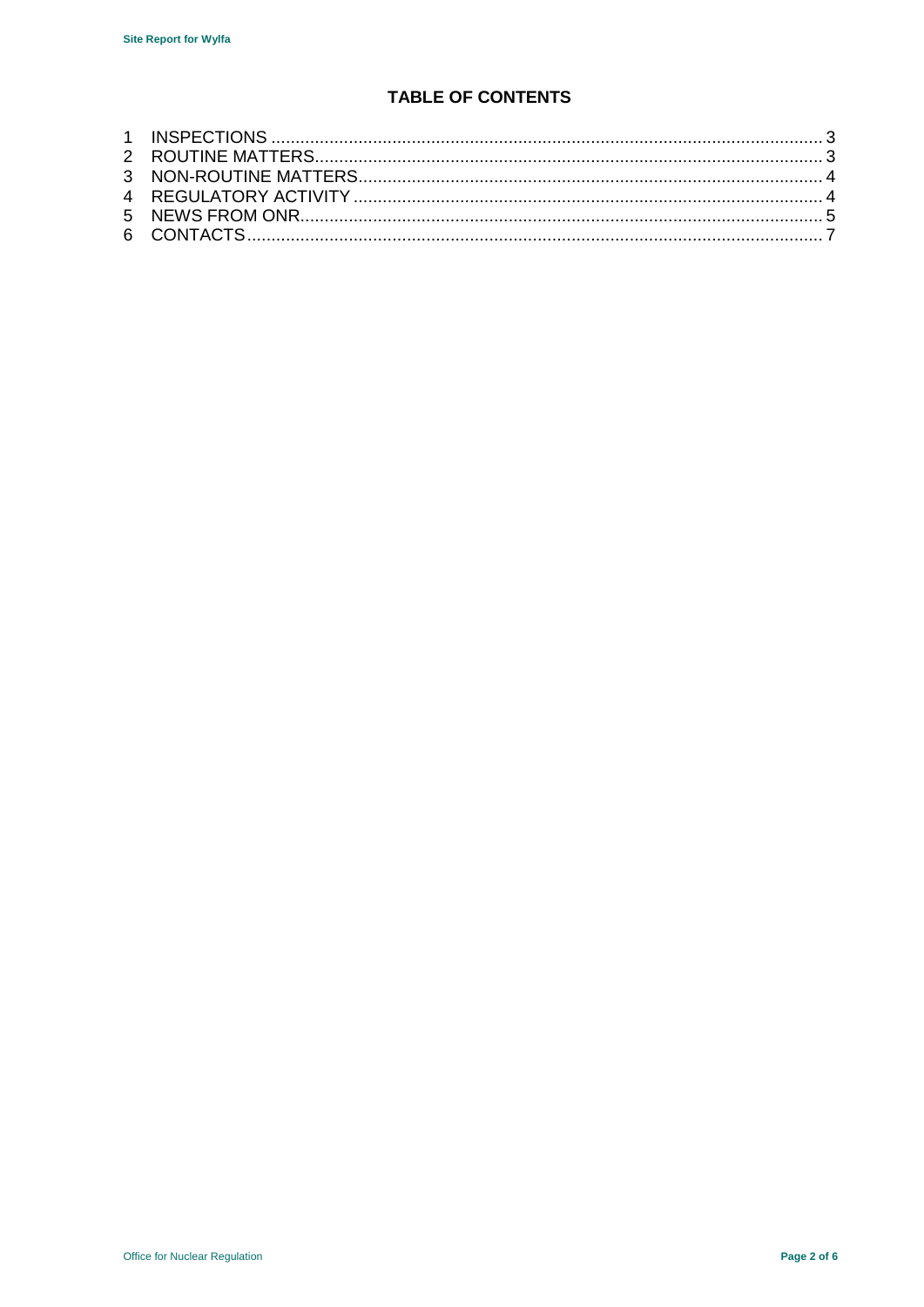#### <span id="page-2-0"></span>**1 INSPECTIONS**

#### **1.1 Dates of inspection**

The ONR site inspector made inspections on the following dates during the reporting period:

- $-5 7$  June
- $-24 26$  July
- $-15 19$  October
- 4 5 December

#### <span id="page-2-1"></span>**2 ROUTINE MATTERS**

#### **2.1 Inspections**

Inspections are undertaken as part of the process for monitoring compliance with:

- the conditions attached by ONR to the nuclear site licence granted under the Nuclear Installations Act 1965 (NIA65) (as amended);
- **the Energy Act 2013**
- the Health and Safety at Work Act 1974 (HSWA74); and
- regulations made under HSWA74, for example the Ionising Radiations Regulations 2017 (IRR17) and the Management of Health and Safety at Work Regulations 1999 (MHSWR99).

The inspections entail monitoring licensee's actions on the site in relation to incidents, operations, maintenance, projects, modifications, safety case changes and any other matters that may affect safety. The licensee is required to make and implement adequate arrangements under the conditions attached to the licence in order to ensure legal compliance. Inspections seek to judge both the adequacy of these arrangements and their implementation.

In this period, routine inspections of site covered the following:

- examination, maintenance, inspection and testing;
- management of operations including control and supervision;
- staff training, qualifications and experience;
- emergency preparedness;
- incidents on the site;
- radioactive waste management;
- decommissioning;
- organisational changes;
- quality assurance and records;
- conventional (non-nuclear) health and safety;
- security (adding security information to this report will be dependent on its classification)

In general, ONR judged the arrangements made and implemented by the site in response to safety requirements to be adequate in the areas inspected. However, where improvements were considered necessary, the licensee made satisfactory commitments to address the issues, and the site inspector will monitor progress during future visits. Where necessary, ONR will take formal regulatory enforcement action to ensure that appropriate remedial measures are implemented to reasonably practicable timescales.

On 16<sup>th</sup> October the ONR nominated site safety and security inspectors, together with three specialist inspectors observed Magnox Limited's annual demonstration of Wylfa site's emergency arrangements. Overall the inspectors were satisfied with Magnox Limited's demonstration.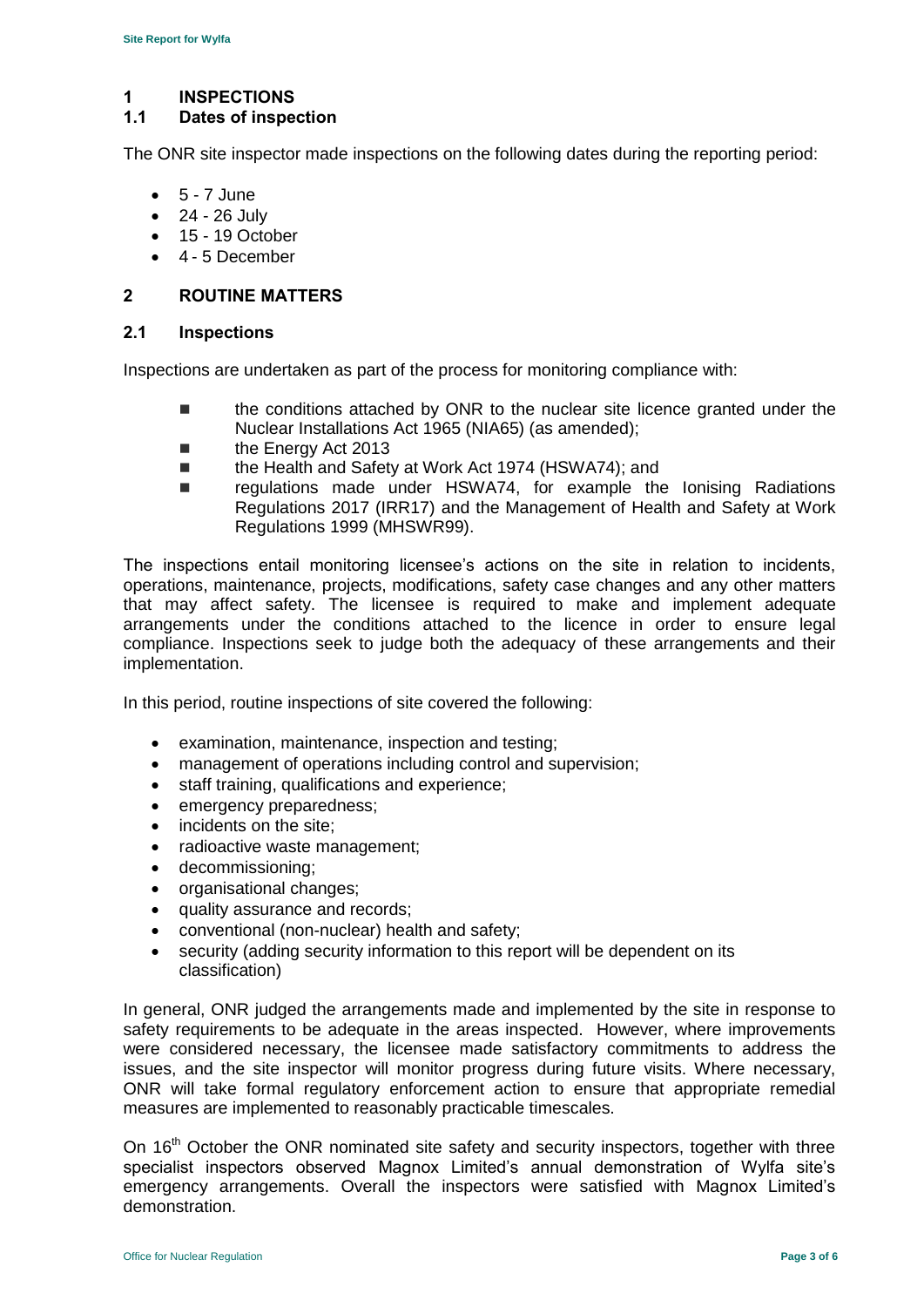#### **2.2 Other work**

The site inspector held a periodic meeting with safety representatives, to support their function of representing employees and receiving information on matters affecting their health, safety and welfare at work.

On 19<sup>th</sup> October the ONR Chief Executive Officer, Adriènne Kelbie, and Chief Nuclear Inspector, Mark Foy, made a planned visit to Wylfa. This was one of a series of visits Adrienne and Mark are making this year to UK nuclear sites. During the visit Adriènne and Mark met with people on site including the site leadership team, system engineers, safety representatives and the Magnox women's network. The visit provided further insight into the challenges faced by staff in undertaking defuelling operations and proposed reductions in staffing levels.

#### <span id="page-3-0"></span>**3 NON-ROUTINE MATTERS**

Licensees are required to have arrangements to respond to non-routine matters and events. ONR inspectors judge the adequacy of the licensee's response, including actions taken to implement any necessary improvements.

In December the nominated site safety inspector and a specialist electrical engineering inspector undertook follow-up enquires into an incident associated with electrical distribution fuse-boards on Wylfa site. The enquiries were instigated after Magnox Limited informed ONR of the incident. Magnox Limited was not required to formally notify ONR of this incident under the requirements of Licence Condition 7 (incidents on site). The nominated site safety inspector considered that this was an example of an open and honest reporting culture from Magnox Limited.

Overall, the nominated site safety inspector considered that there had been an apparent shortfall in compliance with the Electricity at Work Regulations 1989 on Wylfa site. However, the inspector judged that the actions taken by Magnox Limited immediately after the event were sufficient to return the company to compliance with the regulations. The subsequent regulatory action taken by the nominated site inspector is described in section 4 below.

## <span id="page-3-1"></span>**4 REGULATORY ACTIVITY**

ONR may issue formal documents to ensure compliance with regulatory requirements. Under nuclear site licence conditions, ONR issues regulatory documents, which either permit an activity or require some form of action to be taken; these are usually collectively termed 'Licence Instruments' (LIs), but can take other forms. In addition, inspectors may take a range of enforcement actions, to include issuing an Enforcement Notice.

■ In December the nominated site safety inspector issued an Enforcement Letter to Magnox Limited following identification of apparent shortfalls in compliance with Electricity at Work Regulations 1989 on Wylfa site.

# **Table 1 Licence Instruments and Enforcement Notices Issued by ONR during this period**

| <b>Date</b> | <b>Type</b> | <b>Ref No</b> | <b>Description</b> |
|-------------|-------------|---------------|--------------------|
|             | None Issued |               |                    |

Reports detailing the above regulatory decisions can be found on the ONR website at [http://www.onr.org.uk/pars/.](http://www.onr.org.uk/pars/)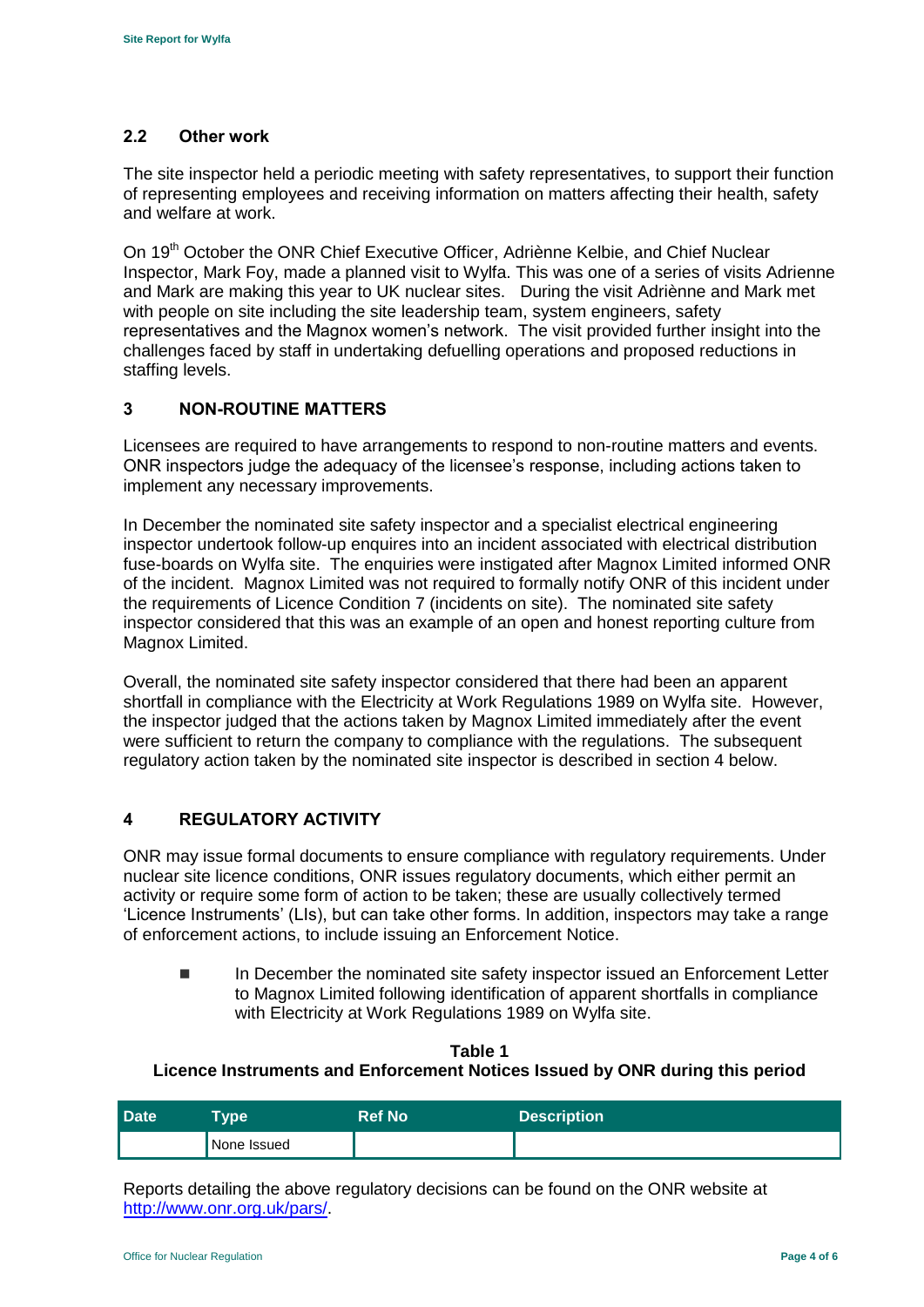#### <span id="page-4-0"></span>**5 NEWS FROM ONR**

#### **Corporate News**

In June we published our Annual Report and Accounts highlighting the extent of our regulatory activities. During the 17/18 year over 1,000 inspections were carried out across 36 licensed sites and transport duty-holders, ensuring the required standards of safety and security were met to protect the public and workers. The full report is available on our website.

In July we published our second [gender pay report.](http://news.onr.org.uk/2018/07/onr-publishes-second-gender-pay-report/) The organisation-wide results show that ONR has a mean gender pay gap of 35.2%, which is wider than last year, although it is broadly similar to the rest of the UK nuclear industry and anticipated given our workforce profile, and that of the industries from which we have historically recruited. ONR is committed to addressing this issue and continues to focus on improving diversity and inclusion.

Our Chief Executive, Adriènne Kelbie, has agreed a three-year contract extension, taking her term of employment to January 2022.

The Department for Work and Pensions has started the process for recruiting a new ONR Chair (further details can be found on the [public appointments website\)](https://publicappointments.cabinetoffice.gov.uk/appointment/chair-the-office-for-nuclear-regulations/). Our current Chair, Nick Baldwin CBE, will remain in office until 31 March, 2019.

#### **Regulatory News**

On 25 July we announced our decision to prosecute the Atomic Weapons Establishment for offences under Section 2 (1)<sup>\*</sup> of the Health and Safety at Work etc. Act (1974). This charge related to an electrical incident on 27 June, 2017, which resulted in injury to an AWE employee. The incident was a conventional health and safety matter and there was no radiological risk to workers or the public. At a court hearing on 18 September, AWE pleaded guilty to the charge and was subsequently fined.

In a separate case brought by ONR, EDF Energy Nuclear Generation Ltd and Doosan Babcock Ltd pleaded guilty on 10 October, 2018, to offences under the Health & Safety at Work etc. Act 1974, section 3(1) and the Work at Height Regulations 2005, Regulation 4(1) respectively. The charges relate to an incident on 12 April 2017 at the Hinkley Point B nuclear power station, which resulted in a serious injury to a Doosan Babcock Ltd employee. Following a hearing at Taunton Magistrates Court, the case was committed for sentencing at Taunton Crown Court with the hearing date provisionally set for 1 February 2019.

The cases involving AWE, EDF Energy Ltd and Doosan Babcock Ltd related to conventional, industrial-type incidents that would have been subject to regulation by the Health and Safety executive prior to ONR's creation four years ago, when we gained responsibility for such matters on licensed sites. There was no radiological risk to workers or the public. Updates on each case will be published on our [website.](http://www.onr.org.uk/index.htm)

We're on target to deliver the UK's new domestic safeguards regime at the end of March 2019. We've recruited all the safeguards specialists the UK expects to need and are on target to have a dedicated IT system, to run in parallel with Euratom from January 2019. The project's also had a 'light touch' review from the Infrastructure and Projects Authority (IPA), the government's centre of expertise for infrastructure and major projects. The IPA gave us a rating of Green/Amber, another vote of confidence in the work so far. We've been talking to industry stakeholders about our future regulation and we'll do more of this in 2019.

The UK government published its latest quarterly update on exiting Euratom in October. The update includes the progress on international agreements and trade in the civil nuclear sector.